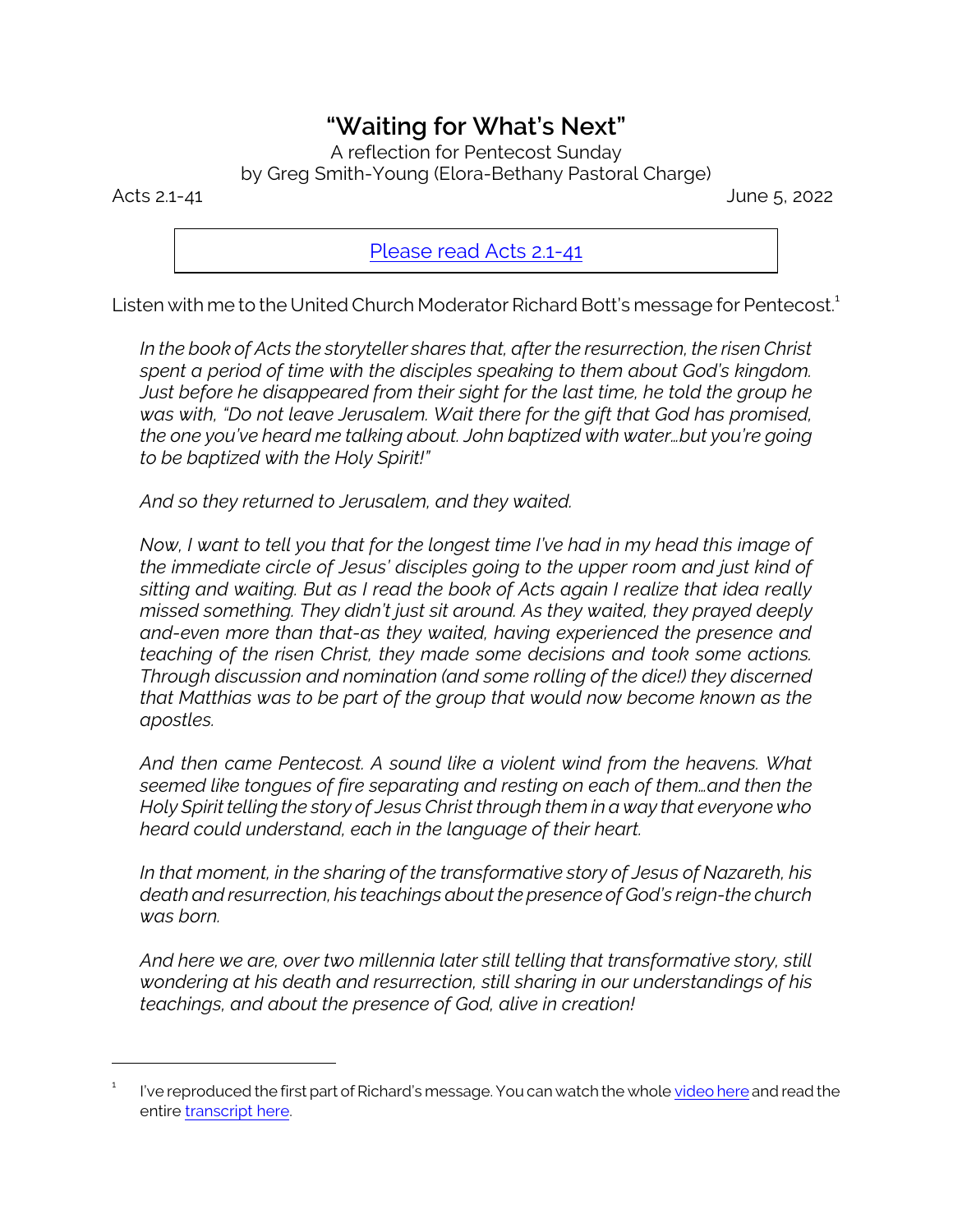It was after Jesus's death and resurrection. It was after those enchanting days when Jesus was with them — alive again! — telling about God's Kingdom that in him has come. It was after he'd left them into the heavens.

As Richard Bott reminds us, in those days they waited. Those first disciples of Jesus stayed in the city, as Jesus told them to, and waited for what was next. They did not know what was next. But they knew something was coming. The next move was God's.

Richard also points out that as they waited they were busy. From among them, Jesus had chosen a core group of 12 as the primary messengers of his good news. But now they were only 11. Judas had turned Jesus in. Then, overcome with remorse and despair, he'd killed himself. They needed someone new. They prayed, then picked Matthias.

They kept praying. They were busy at prayer. They attended to their life together with God. And waited for God's next move. Not knowing what, they did what they could to be ready, and waited.

III

We like to know what's coming next, what we're waiting for. How's that been lately?

Who anticipated that toilet paper shortage? Tiger King? Murder hornets? Fashionable Bernie? The saga of the stuck boat?

Many more serious things. Ugly truths. George Floyd. Children's graves. Insurrection in Washington. Ottawa occupied. Climate: floods, wildfires . . . derecho? Inflation. Invasion.

And, of course, how many variants? How many waves? Five hundred million infected. Six million and more dead. So many wiped out.

What's next? We hope! We have learned again, and again, and again that we don't know. We wait.

IV

Amalgamation! Elora, Bethany, Alma becoming whatever. I didn't see it coming. What's next?

Is what we're thinking about now part of our waiting?

Those first disciples were waiting and busy. Figuring things out. Realizing new things. Getting stuff together. Adding another apostle so they could meet quorum.

We're figuring things out. Can our three church communities be one, worship as one,